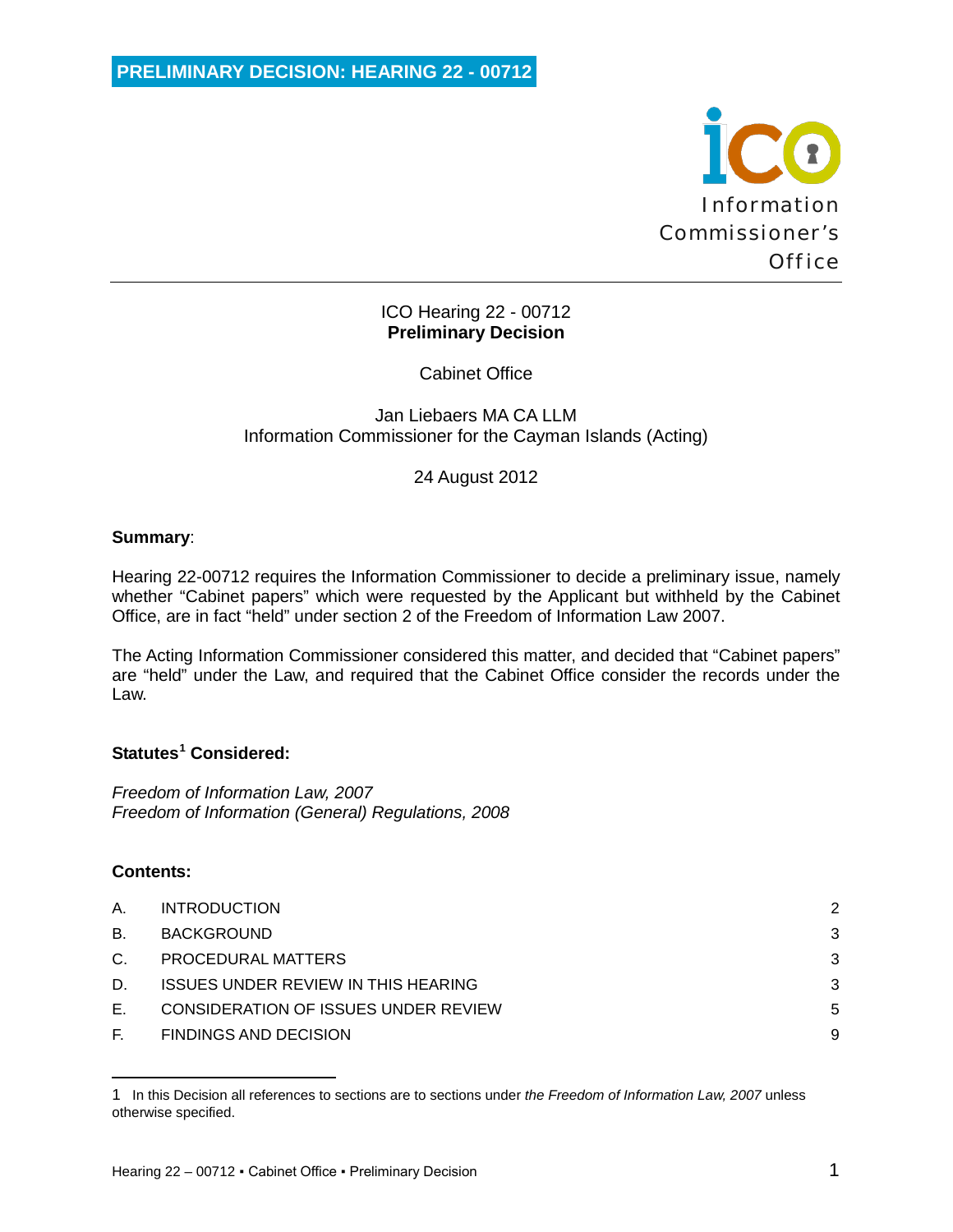# <span id="page-1-0"></span>**A. INTRODUCTION**

[1] On 9 November 2011 the Applicant made a Freedom of Information ("FOI") request to the Cabinet Office for:

*All documents relating to:*

- *1. Cayman Islands Estates Ltd.*
- *2. Section: West Bay Beach North, Block: 10 A, Parcel: 43*
- *3. Section: West Bay Beach North, Block: 10 A, Parcel: 43 Rem 2*
- *4. Section: West Bay Beach North, Block 10 A, Parcel: 192*

*1. This request for information, documents and correspondence includes but is not limited to all (i.e. within Government, individuals and private sector) in relation to the subject FOI Request:*

- *1. Letters*
- *2. Faxes*
- *3. Reports*
- *4. Drawings*
- *5. Maps*
- *6. Emails*
- *7. Memos*
- *8. Minutes of meetings*
- *9. Meeting notes*
- *10. Phone logs*
- *11. Phone conversation records*
- *12. Dredging proposals*
- *13. List of all Government agencies contacted / consulted in reference to any planning applications / approvals / refusals / complaints / revocations of planning, development permission, dredging proposals or any other matter connected with on the subject company or parcel of land.*
- *14. Government agencies reports / comments / correspondence.*
- *15. Comments from civil society.*
- *16. If any documents are not released then list those documents, showing the originator, addressee, date, subject, copy addressees and reason for withholding the document.*
- *17. Any other information relevant to the subject FOI requests.*
- [2] The Cabinet Office reached an initial decision on 29 December 2011, and the Chief Officer conducted an internal review on 1 February 2012.
- [3] During the pre-hearing investigation the Cabinet Office disclosed a number of extracts of Cabinet minutes, some of which were redacted. In the disclosed minutes a number of related documents ("Cabinet papers") were mentioned, but these additional documents were not disclosed since Cabinet Office argued that they were not "held" under section 2.
- [4] Also in the pre-hearing investigation, the Applicant refined the objections that formed the basis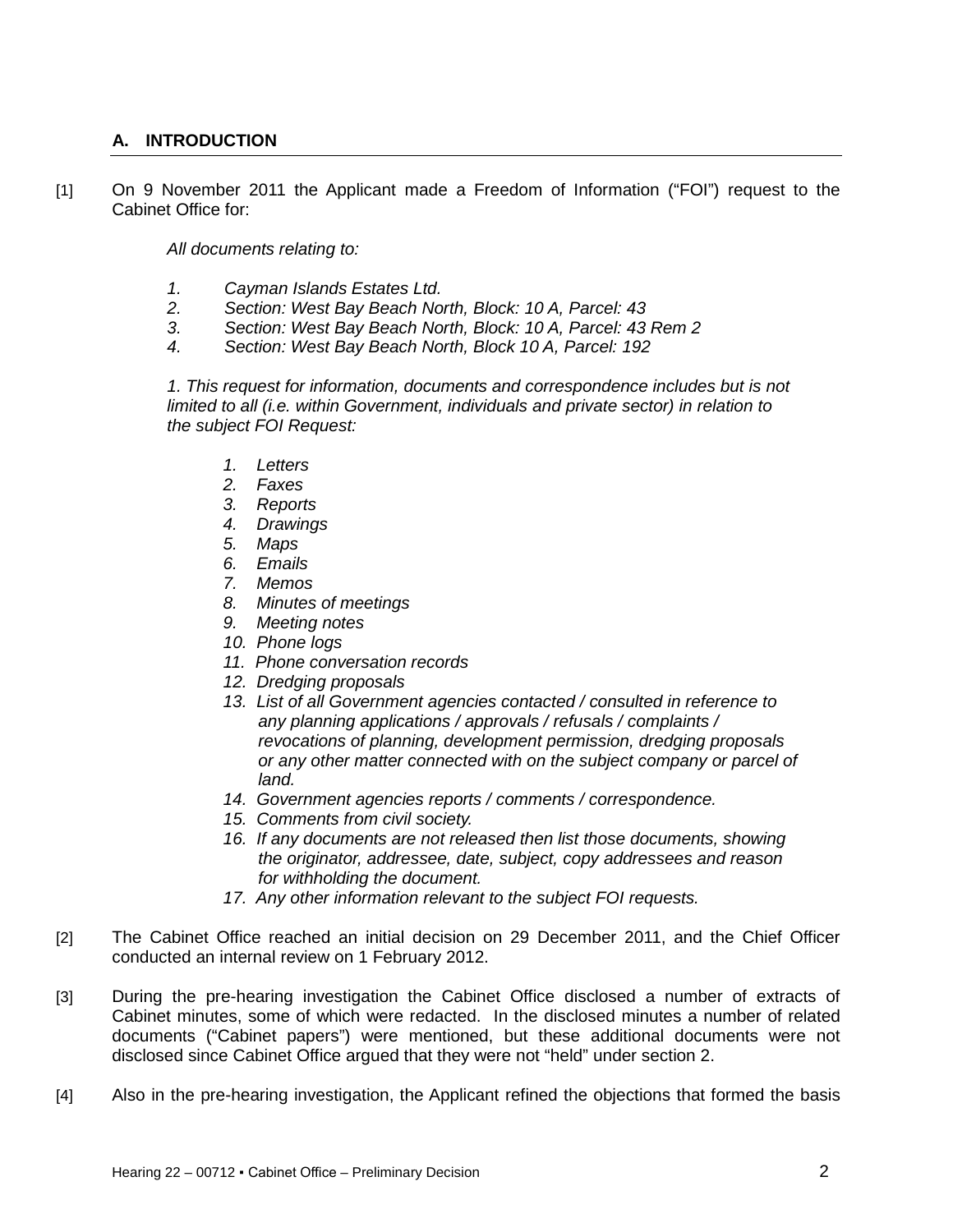of the appeal. The Applicant:

- 1. disagreed with the redactions of the minute extracts;
- 2. was not satisfied with receiving extracts as opposed to copies of cabinet minutes; and,
- 3. believed that the Cabinet Office should have considered the Cabinet papers "held" under the Law, and should have disclosed them.
- [5] For clarity, the first and second questions will be addressed in the substantive Hearing Decision, not in this Preliminary Decision.
- [6] This Preliminary Decision only seeks to address the first part of the third question, namely whether the "Cabinet papers" are "held" under the Law. Since the "Cabinet papers" were not considered in the Cabinet Office's initial decision or in the Cabinet Secretary's internal review, it would be inappropriate for me to decide whether they should be disclosed without giving the Cabinet Office a chance to express its views on their disclosure.

# <span id="page-2-0"></span>**B. BACKGROUND**

- [7] The Cabinet Office is responsible for a number of cross-governmental policy areas, as reflected in its internal structure which includes a number of sections and departments whose work has cross-governmental scope.
- [8] The Cabinet Office also coordinates the weekly meetings of Government ministers and is responsible for the records of Cabinet and Cabinet Working Committees. The Cabinet Secretary attends Cabinet meetings as a non-voting member.
- [9] Before Cabinet became known by its present name it was called "Executive Council" or "EXCO" until 2003. For the purposes of this Decision these two names are taken as entirely interchangeable.

## <span id="page-2-1"></span>**C. PROCEDURAL MATTERS**

[10] Any procedural matters will be addressed in the substantive Hearing Decision, not in this Preliminary Decision.

## <span id="page-2-2"></span>**D. ISSUES UNDER REVIEW IN THIS HEARING**

- [11] During the appeal, as further records were considered by Cabinet Office, the Applicant clarified that they were questioning whether it is correct for Cabinet Office to deny access to "Cabinet papers" on the basis that these records are not "held" by Cabinet under the Law.
- [12] This question was incorporated into the Fact Report which was agreed between the parties, for consideration in Hearing 22-00712 under the heading "Preliminary Issues Under Review":

*The Information Commissioner will consider and decide whether the Cabinet Office "holds" the "records" requested by the Applicant as defined under Section 2 of the FOI*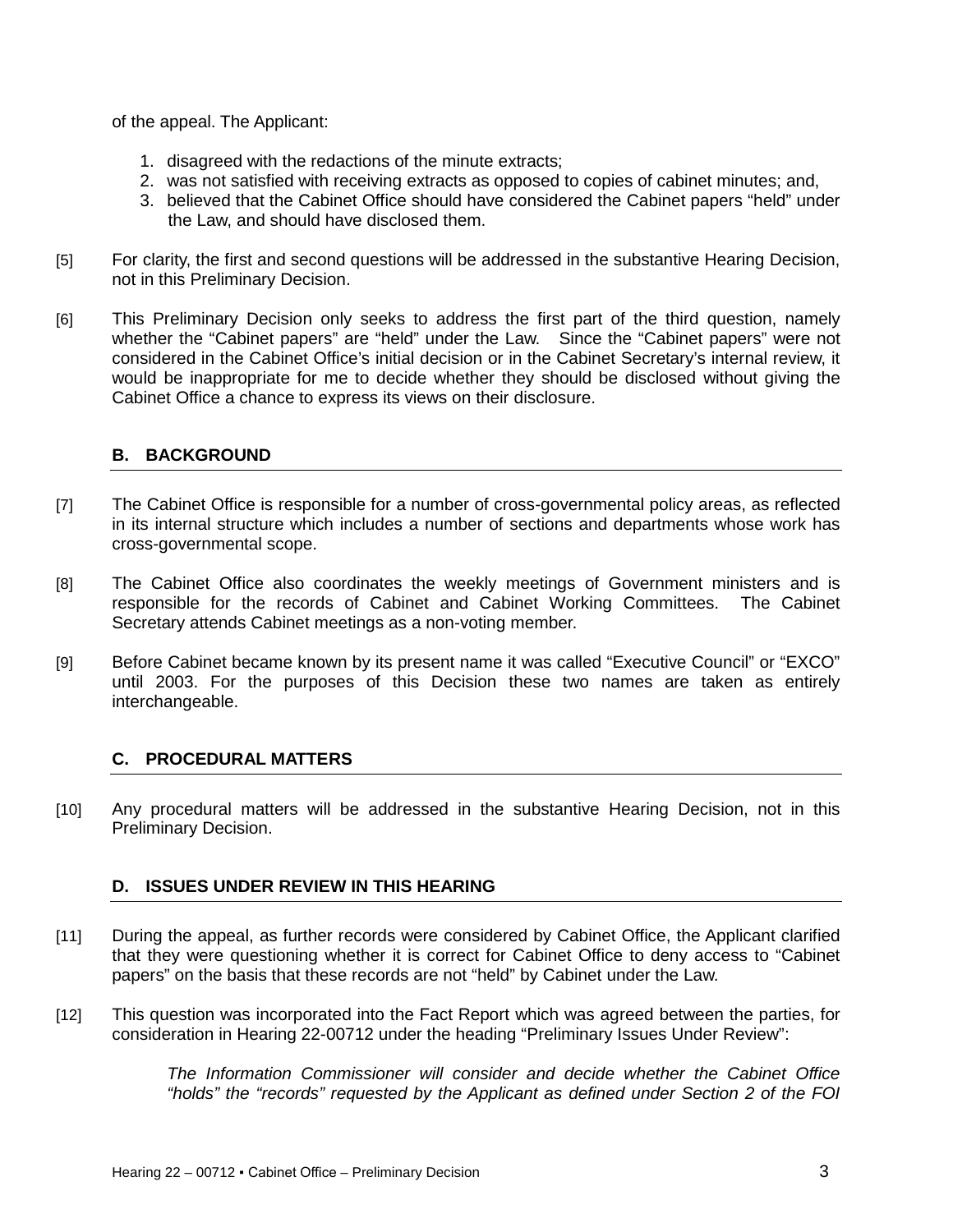*Law.* 

- [13] As there is no dispute whether the Cabinet minutes themselves are "held" by Cabinet Office, since they have already been considered under the Law and have been partially disclosed, the Preliminary Issue clearly pertains only to the "other" records, not to the minutes.
- [14] Both parties agree that there are additional records which are comprised of various record types which were submitted for consideration by Cabinet, or were otherwise relevant to the Cabinet minutes which have themselves already been partially disclosed. For ease of use I will continue to refer to these "other records" as "Cabinet papers" as this is what they are called in the Fact Report agreed by both parties.
- [15] The Applicant put together a listing of "Cabinet papers" which are mentioned in the partially disclosed minutes, but which have not been disclosed by Cabinet Office. This listing was included in the Fact Report. Please note that it may very well be incomplete, given that it was the Applicant who put it together from the limited available information, and not the IM as is the norm. If these records are found to be "held", a more thorough search will have to be conducted to capture all records relevant to the request. For the purposes of this discussion it is assumed that these records exist. Whether this is true would have to be confirmed in the new search.
- [16] According to the listing compiled by the Applicant on the basis of the partially disclosed minutes, the relevant "Cabinet Papers" may be comprised of a wide variety of types of records including:
	- Executive Council "agenda documents" relating to specific minutes;
	- "financial details documents";
	- Attorney General's reports and memoranda to EXCO on specific matters being considered, as well as Attorney General's press release;
	- Attorney General's draft letters and letters to third parties;
	- a "Crown Counsel chronology";
	- "background information from the referenced female";
	- "details of the nature/reason of the declared interest by the Hon. T.M. Bodden"
	- correspondence from the Private Secretary [to the Secretary of State –item 64/90];
	- letters from the Financial Secretary and the Minister for Communications; [item 69/90]
	- land valuation documents;
	- a "full review" [item 74/90];
	- a "requested valuation" [item 76/90];
	- a valuation of U[S]\$650,000" [item 77/90];
	- "another set of papers"[ item 93/91];
	- "a newspaper article" [item 94/91];
	- "the government's response in connection with this case" [item 95/91];
	- "a copy of the document prepared by Sidley and Austin" [item 97/91];
	- "the Hon Attorney General's draft document and the comment from one [EXCO] Member on the Hon. Attorney General's draft document" [item 98/91];
	- "the draft document in its final form" [item99/91];
	- "the letter from the person with the redacted name" [item 110/91];
	- draft letters "to the person with the redacted name" [item 111/91 and 112/91];
	- a letter "to the person with the redacted name" [item 113/91];
	- a letter to the Attorney General [item 117/91]
- [17] Given that this Preliminary Decision is about whether these "Cabinet papers" are "held" under the Law, and not about whether they should be disclosed, I am satisfied that it is appropriate for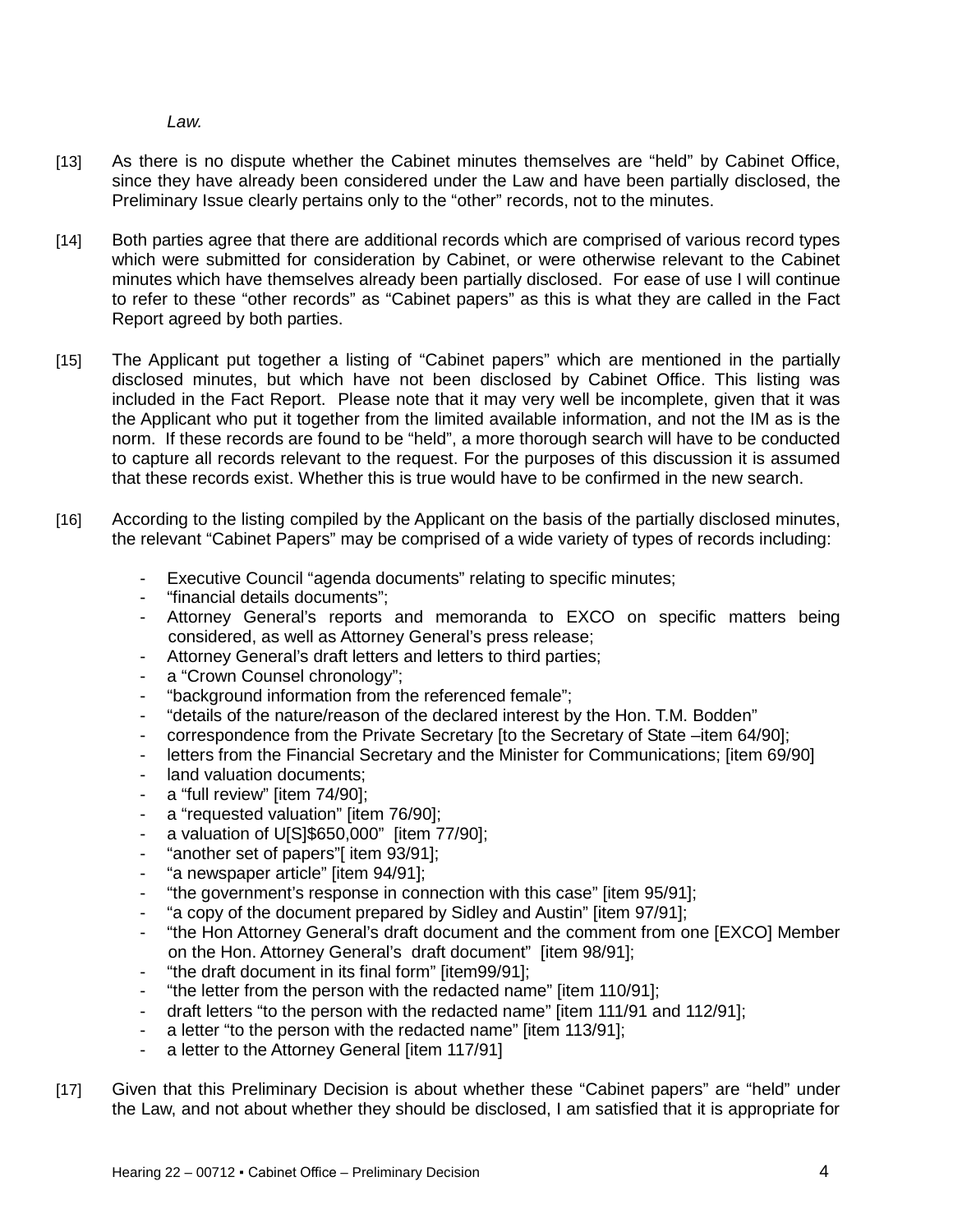me to consider this question in aggregate, and not consider whether each record is "held" as a separate issue.

[18] Therefore, given these considerations, the single issue under review in this Preliminary Decision is this:

**Are the "Cabinet papers", which were submitted for consideration by Cabinet, or were otherwise relevant to the Cabinet minutes, "held" under section 2 of the FOI Law?**

- [19] Judging from the respective submissions, I am satisfied that this question is clear to both parties. Both parties have had an opportunity to provide their views on this question in writing, and have done so in their respective submissions, as discussed below.
- [20] Whether any record is "held" is important, as the FOI Law only applies to records that are "held".

#### <span id="page-4-0"></span>**E. CONSIDERATION OF ISSUES UNDER REVIEW**

[21] Section 2 defines the term "hold":

*"hold", in relation to a record that is liable to production under this Law, means in a public authority's possession, custody or control;*

Section 2 also defines what is a "record" under the Law:

*"record" means information held in any form including-*

- *(a) a record in writing;*
- *(b) a map, plan, graph or drawing;*
- *(c) a photograph;*

*(d) a disc, tape, sound track or other device in which sounds or other data are embodied, whether electronically or otherwise, so as to be capable (with or without the aid of some other equipment) of being reproduced therefrom;*

*(e) any film (including microfilm), negative, tape or other device in which one or more visual images are embodied whether electronically or otherwise, so as to be capable (with or without the aid of some other equipment) of being reproduced therefrom,* 

*held by a public authority in connection with its functions as such, whether or not it was created by that authority or before the commencement of this Law;*

- [22] There is no doubt that all the "Cabinet papers" are, indeed, "records" under this definition, as each of the listed documents is a "record in writing". Similarly, other records that match the same broad definition as "records submitted for consideration by Cabinet, or otherwise relevant to the Cabinet minutes that have themselves already been partially disclosed" will also be "records" under the definition in the Law.
- [23] Section 43(2) (also repeated in section 47(2)) provides that: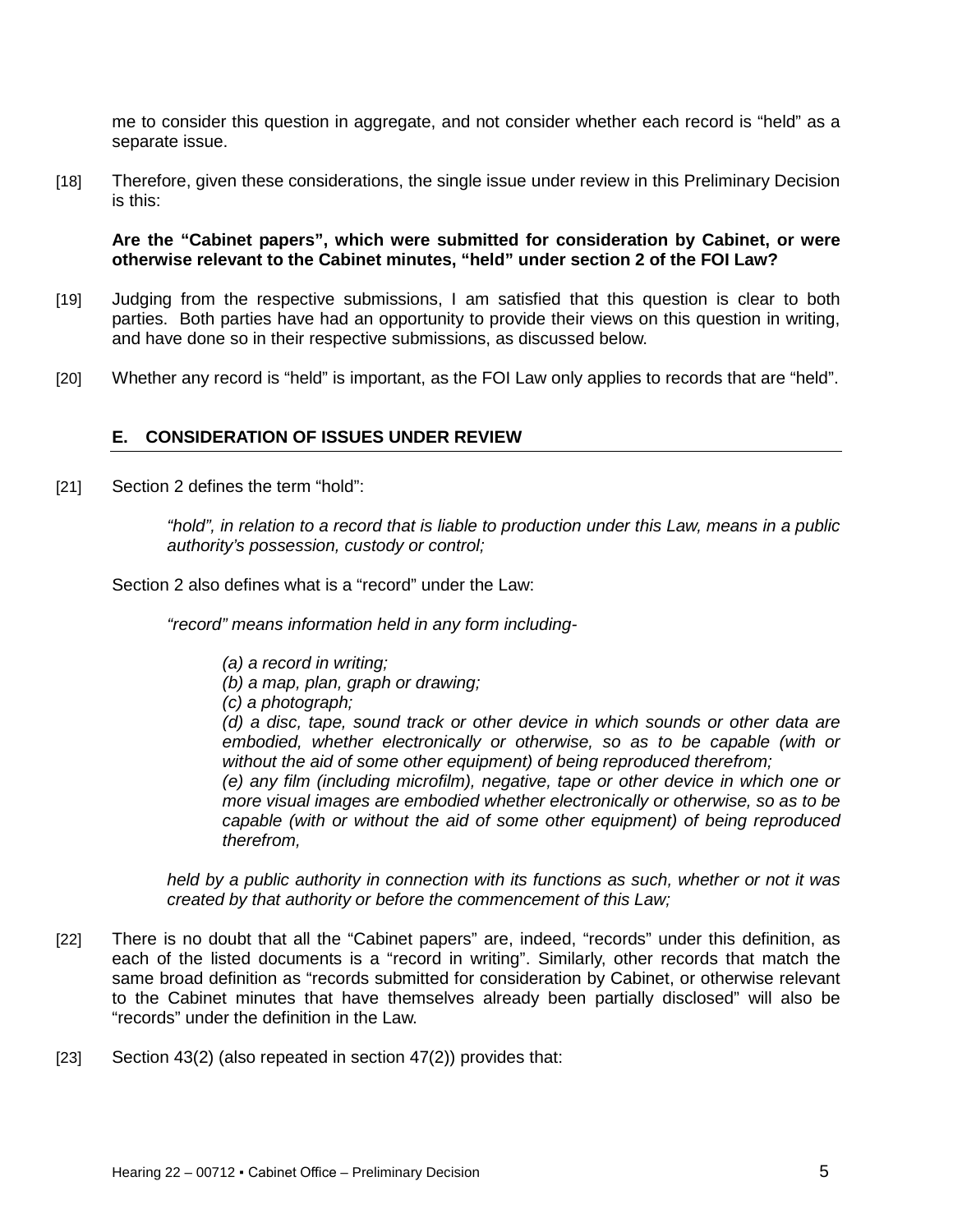*(2) In any appeal under section 42, the burden of proof shall be on the public or private body to show that it acted in accordance with its obligations under this Law.*

[24] Therefore, it is not up to the Applicant to prove that the "Cabinet papers" are "held", but to the Cabinet Office to prove that they are not.

#### **The position of the Cabinet Office:**

- [25] Surprisingly, the Cabinet Office does not argue its case on this question, except by quoting from two documents which apparently are meant to speak for themselves.
- [26] The first quote is from a document entitled "Guidance Manual on the FOI Law", which our own research identified as having been prepared in June 2008 by the Freedom of Information Unit, a unit of the Cabinet Office:

*"Possession" in this context means an authority's own document, "custody"; means someone else's document which the authority is looking after and "control" means a document held by someone else, but where the authority can decide what happens to it. In most cases, records are considered to be "held" by the authority who: "(a) created the record; or (b) retained the record; or (c) succeeded to the functions of the authority who created or retained the record. Records stored off-sight [sic], but which are still under the "control" of a public authority, are considered to be "held" by that public authority.*

[27] The second quote is from the Chief Secretary's "Code of Practice on Records Management", established under section 52, and issued in January 2008:

> *The public authority retains responsibility for providing access to records that are stored in off-sight [sic] accommodation or in the Government Records Centre. The National Archive is responsible for providing access to public records that have been transferred to the national archive collection under an authorized disposal schedule... Where a public authority receives a request for a public records that has been transferred to another authority or to the national archive collection, the request may be transferred in accordance with section 8 of the FOI Law.*

#### **The position of the Applicant**

[28] The Applicant raises these points:

*In regards to all of the requested documents it is the responsibility of the Council / Cabinet Secretary in the normal process of business of Council / Cabinet to insure they receive and retain a copy of all documents distributed to Council / Cabinet members, and as recorded in the Council Minutes, were discussed by Cabinet.*

*Therefore Council / Cabinet at one time had the documents in their "possession", they were in their "custody" and under their "control".*

*If Cabinet does not now have the documents in their "possession", "custody" and "control" then Cabinet is obligated by the FOI Law to identify each record that has been transferred to the "possession", "custody" and "control" of the other government entity. To date Cabinet has not identified the documents transferred, the government entity to*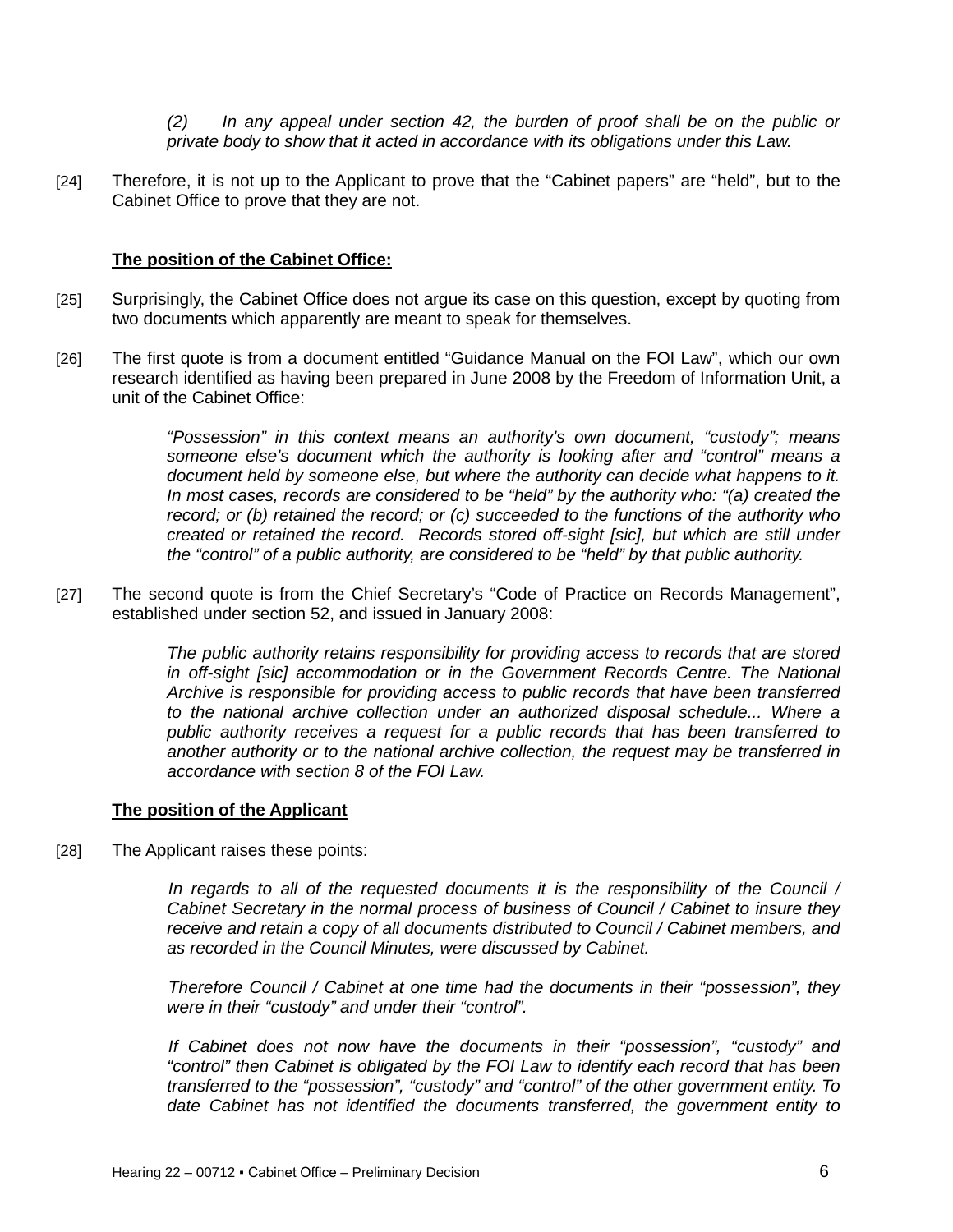which the identified documents were transferred under the provisions of Freedom of *Information Law, Section 52: Maintenance of records.*

*The Freedom of Information Law, Section 8: Transfer of Request applies to the situation where the requested documents never were in the "possession", "custody" or "control" of the government entity to which an FOI Request has been submitted.*

*Cabinet is therefore incorrectly relying on Freedom of Information Law, Section 8: Transfer of Request, because this is not the situation in this FOI Request, the documents were in the "possession", "custody" and "control" of Council / Cabinet when they were presented, discussed in Council / Cabinet and decisions made based on those documents.*

#### **Discussion**

- [29] I find it very poor on the part of the Cabinet Office that they have simply relied on two quotes, without further argumentation, while at the same time withholding the records in question from the Applicant. If the point they are trying to make is important enough to delay the Applicant's legitimate rights under the Law, the least I would expect from a public authority is a properly argued case. Instead, I am left to try and unravel the meaning of the Cabinet Office's case. This is not satisfactory.
- [30] I am concerned that the Cabinet Office relies heavily on a Guidance Manual which has not been endorsed by the Information Commissioner, rather than on a straightforward interpretation of the FOI Law which seems sufficiently clear on the question of what is "held" and what is not. It is good to have additional guidance when necessary, but firstly Information Managers should look at the Law itself.
- [31] The terms "possession", custody" and "control", are not defined in the Law, and must therefore be given their normal, everyday meaning.
- [32] Since the definition in section 2 states "possession, custody or control" (my emphasis), the records will be considered "held" if one or more of the three conditions is met. However, for clarity I will examine all three conditions.

## **1. Possession**

l

- [33] According to the quote provided by the Cabinet Office this term "in this context means an authority's own document".
- [34] This interpretation is incomplete. The Oxford Online Dictionary explains the meaning of "possession" as "the state of having, owning, or controlling something... an item of property; something belonging to one..."<sup>[2](#page-6-0)</sup>
- [35] There is no logic to saying that a document is in the possession of someone only if it was written or created by that person, as the Cabinet Office seems to suggest. A person who receives a letter is the owner of that letter, just like a public authority that receives a land valuation report or a financial statement from another party, is now in possession of that report or statement. This is particularly true where the report or statement is subsequently used in the decision making

<span id="page-6-0"></span><sup>2</sup> [http://oxforddictionaries.com/definition/american\\_english/possession?region=us&q=possession](http://oxforddictionaries.com/definition/american_english/possession?region=us&q=possession)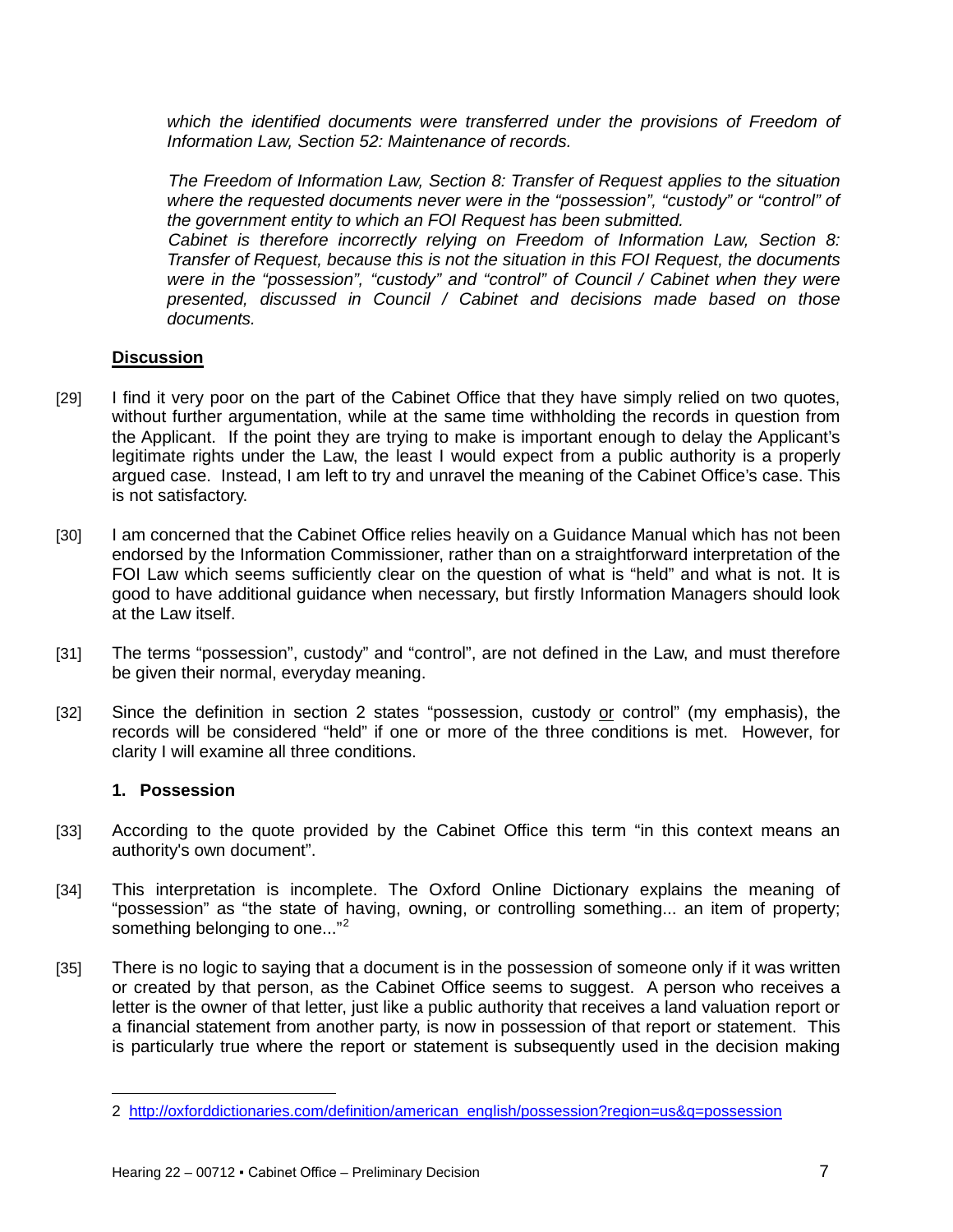process of the public authority and becomes intertwined with the other records of the authority such as the Cabinet minutes.

[36] The "Cabinet papers" are clearly owned by the Cabinet Office, they are their property, and they belong to them. Therefore the Cabinet papers are in the possession of the Cabinet Office, and they are "held" under the FOI Law.

## **2. Custody**

- [37] According to the Cabinet Office, again quoting from the Guidance Manual, in the relevant context "custody" means "someone else's document which the authority is looking after".
- [38] I find this interpretation lacking as well. The Oxford Online Dictionary defines "custody" as "the protective care or guardianship of someone or something"<sup>[3](#page-7-0)</sup> The quote from the Manual is correct to the extent that a record that has been received from someone else can indeed be in the custody of a public authority. However, I fail to see how this demonstrates that the "Cabinet papers" are not in the custody of the Cabinet Office. In fact, the reverse is true: since the "Cabinet papers" were received by Cabinet Office from a third party, whether within Government or not, they are now in the custody of the Cabinet Office, and are therefore "held" under the Law.
- [39] On this count as well the "Cabinet papers" are "held" under the Law, and should have been considered under its provisions.

## **3. Control**

l

[40] Cabinet Office quotes from the Manual:

*"control" means a document held by someone else, but where the authority can decide what happens to it. In most cases, records are considered to be "held" by the authority who (a) created the record; or (b) retained the record; or (c) succeeded to the functions of the authority who created or retained the record. Records stored off-sight [sic], but which are still under the "control" of a public authority, are considered to be "held" by that public authority.*

- [41] It is puzzling to note that Cabinet Office's submission again provides strong arguments in support of the Applicant's case.
- [42] Following the logic of this quote, while the listed "Cabinet papers" are for the most part not created by Cabinet Office (with the exception of the agendas), there is no doubt that the Cabinet Office retains them, and has succeeded to the functions of the Clerk of the Executive Council who previously created or retained them.
- [43] The reference in this quote, and also in the quote from the Code of Practice on Records Management cited above, to records that are stored off-site contradicts the argument Cabinet Office is trying to make. The quote from the Code of Practice states:

*The public authority retains responsibility for providing access to records that are stored in off-sight [sic] accommodation or in the Government Records Centre.*

<span id="page-7-0"></span><sup>3</sup> [http://oxforddictionaries.com/definition/american\\_english/custody?region=us&q=custody](http://oxforddictionaries.com/definition/american_english/custody?region=us&q=custody)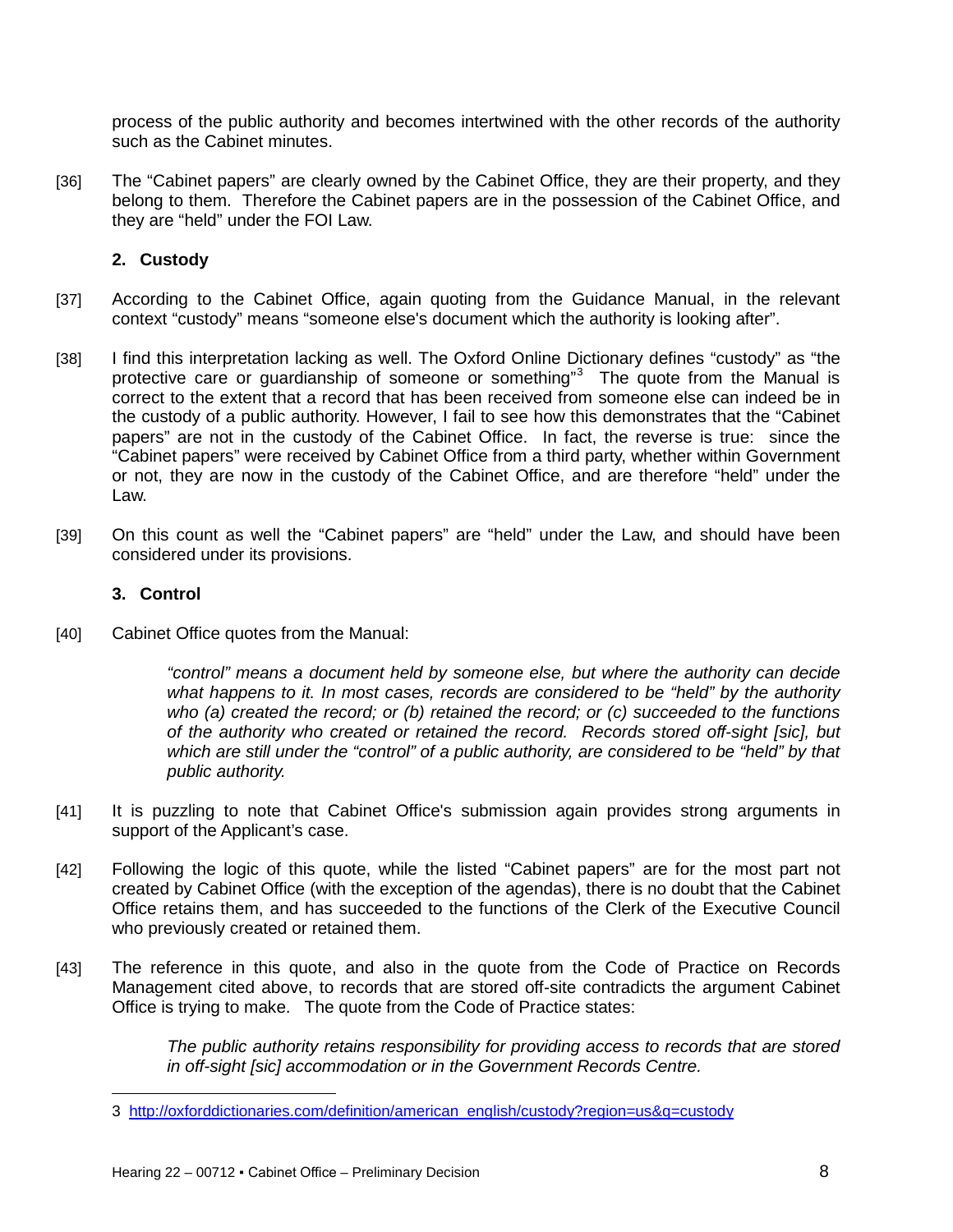- [44] The Code of Practice continues to state that these rules do not apply to records that have become part of the historical collections of the National Archive.
- [45] No argument has been made or evidence presented to me that the Cabinet papers are historical records that form part of the collections of the National Archive. If they were, the request should have been transferred there under section 8, as the Code of Practice and the Law provides. Alternatively, if the Cabinet Office were to store its records in off-site records storage accommodation or in the Government Records Centre, the Cabinet Office would still "retain responsibility for providing access" to their records.
- [46] The storage arrangements discussed in the Code of Practice are unique to the National Archive, and do not apply to any other public authority. In other words, the Cabinet Office cannot use the quote from the Code of Practice to claim that it is only storing the "Cabinet papers" on behalf of other public authorities who submitted these records to Cabinet, and that these other public authorities are actually in control of these records. The Cabinet Office is a not a records storage accommodation or a records centre.
- [47] The minutes of Cabinet meetings, being the records that show the topics discussed and the decisions taken by Cabinet, can only be fully understood in the context of the supporting records that Cabinet had at its disposal at the time the meetings took place. Records do not exist in isolation, but must instead be appreciated in the context within which they came to be. As the Applicant points out, the ancillary documents "form part of the decision making process" for which Cabinet is accountable. One cannot judge whether a public authority made the right decision, without knowing what information the decision was based on.
- [48] As the minutes are inseparably linked to the supporting documentation, it is not acceptable to consider the former "held" under the FOI Law, but the latter not 'held". Instead, the Cabinet Office should have conducted a full search for any relevant records, and should have considered all of them under the Law. Not doing so impedes the transparency and accountability required by the FOI Law.
- [49] **For these reasons, I find that the "Cabinet papers" are in the possession, custody and control of the Cabinet Office, and are therefore "held" under section 2 of the FOI Law.**

## <span id="page-8-0"></span>**F. FINDINGS AND DECISION**

Under section 43(1) of the *Freedom of Information Law, 2007*, I make the following finding and decision:

#### **Finding**

I find that the "Cabinet papers", i.e. the records which were provided to Cabinet for consideration, or are otherwise relevant to the Cabinet minutes, are "held" under section 2 of the *Freedom of Information Law 2007*.

#### **Decision**

As I have found that the "Cabinet papers", i.e. the records which were provided to Cabinet for consideration, or are otherwise relevant to the Cabinet minutes, are "held" under the Law, the